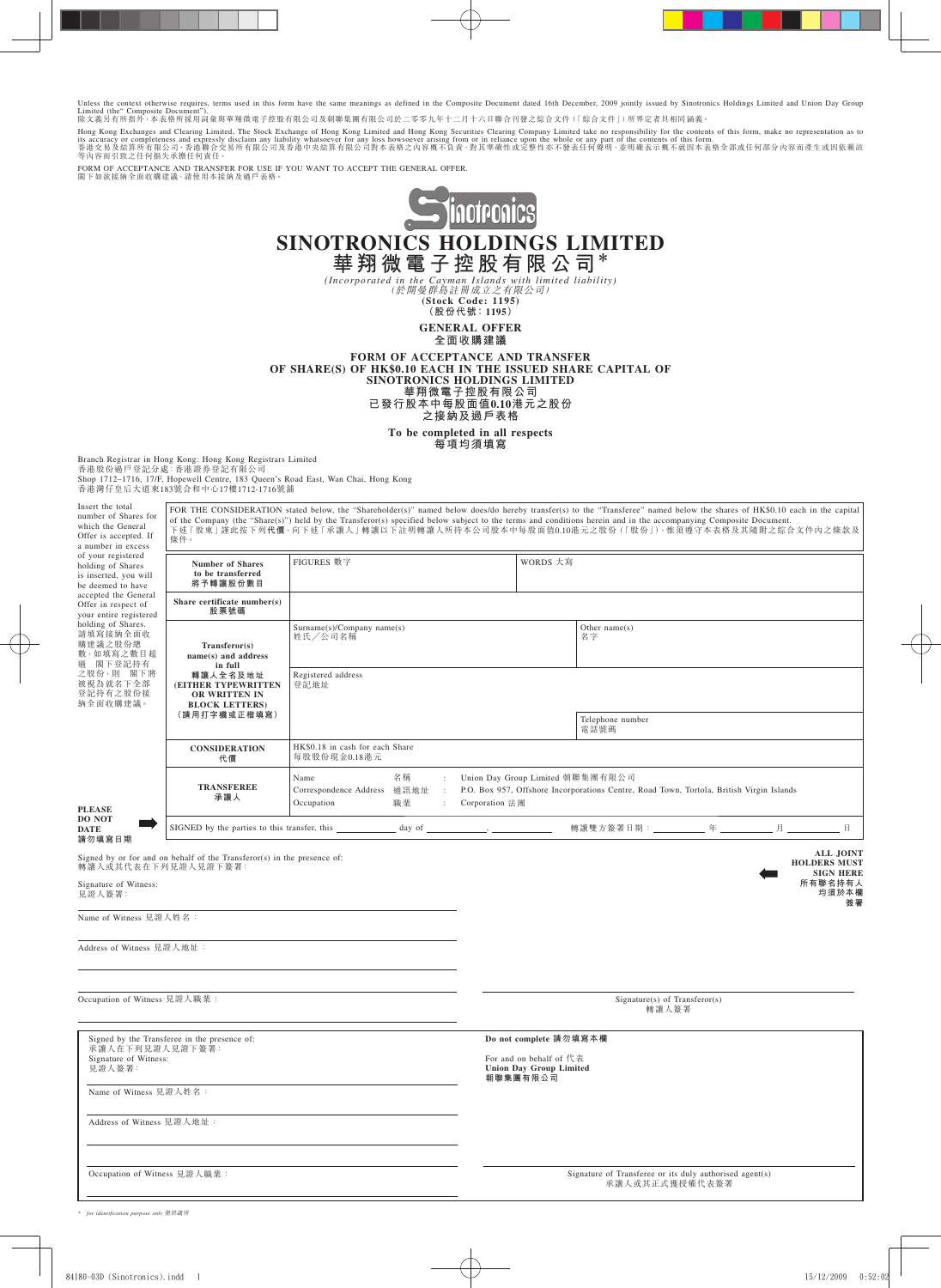#### **THIS FORM IS IMPORTANT AND REQUIRES YOUR IMMEDIATE ATTENTION.**

**If you are in any doubt as to any aspect of this form or as to the action to be taken, you should consult a licensed securities dealer or registered institution in securities, bank manager, solicitor, professional accountant or other professional adviser.**

If you have sold or transferred (all) your Share(s), you should at once hand this form and the accompanying Composite Document to the<br>purchaser(s) or transferee(s) or to the bank, licensed securities dealer, registered ins **transfer was effected for transmission to the purchaser(s) or transferee(s).**

Yu Ming Investment Management Limited ("Yu Ming") is making the General Offer on behalf of the Offeror. The making of the General Offer to the Overseas Shareholders may be prohibited or affected by the laws of the relevant jurisdictions. If you are an Overseas Shareholder, you should obtain appropriate legal advice regarding the implications of the General Offer in the relevant jurisdictions with a view to observing any applicable legal or<br>regulatory requirements. It is your responsibility if you wish to acce regulations of the relevant jurisdictions in connection therewith, including but not limited to the obtaining of any governmental, exchange control or other consents which may be required and the compliance with other necessary formalities or regulatory or legal requirements. You will also be fully<br>responsible for the payment of any transfer or other taxes and duties by and any person involved in the General Offer shall be entitled to be fully indemnified and held harmless by you for any taxes as you may be required to pay. Acceptance of the General Offer by you will constitute a warranty by you that you are permitted under all applicable laws to receive and accept the<br>General Offer, and any revision thereof, and such acceptance shall be

This form should be read in conjunction with the accompanying Composite Document.

# **HOW TO COMPLETE THIS FORM**

The General Offer is conditional. Shareholders are advised to read the Composite Document before completing this form. To accept the General Offer made by **Yu Ming for and on behalf of the Offeror to acquire your Shares at a cash price of HK\$0.18 per Share**, you should complete and sign this form overleaf and forward this entire form, together with the Title Documents, for the whole or in respect of part of your holding of Share(s) or if applicable,<br>for not less than the number of the Shares in respect of which you **Limited, at Shops 1712-1716, 17/F, Hopewell Centre, 183 Queen's Road East, Wan Chai, Hong Kong, as soon as possible, but in any event not later than 4:00 p.m. on Wednesday, 6th January, 2010 or such later time(s) and/or date(s) as the Offeror may determine and announce in accordance**  with the Takeovers Code. The provisions of Appendix I to and other terms and conditions contained in the Composite Document are incorporated into and form part of this form.

## **FORM OF ACCEPTANCE AND TRANSFER IN RESPECT OF THE GENERAL OFFER**

# To: **The Offeror and Yu Ming**

- 1. My/Our execution of this form (whether or not such form is dated) shall be binding on my/our successors and assignees, and shall constitute:
	- (a) my/our acceptance of the General Offer made by Yu Ming on behalf of the Offeror, as contained in the Composite Document for the consideration and on and subject to the terms and conditions therein and herein mentioned, this form or, if a greater number is specified than I/we am/are registered as the holder(s) of, in respect of all such Shares as to which I/we am/are registered as the holder(s). If no number of Shares is inserted, this form will be regarded as incomplete and invalid;
	- (b) my/our irrevocable instruction and authority to each of Yu Ming and/or the Offeror and/or their respective agent(s) to collect from the Registrar on my/our behalf the Share certificate(s) in respect of the Shares due t same to the Registrar and to authorise and instruct the Registrar to hold such Share certificate(s), subject to the terms and conditions of the General Offer, as if it/they was/were delivered to the Registrar together with this form;
	- (c) my/our irrevocable instruction and authority to each of the Offeror and/or Yu Ming and/or any of their respective agent(s) to send a cheque crossed "Not negotiable account payee only" drawn in favour of the person na for the cash consideration to which I/we shall have become entitled under the terms of the General Offer (less seller's ad valorem stamp duty payable by me/ us in connection with my/our acceptance of the General Offer), by ordinary post at my/our risk to the person named at the address stated below or, if no name and address is stated below, to me or the first-named of us (in the case of joint registered shareholders) at the registered address shown in the register of members of the Company;

*(Note: insert name and address of the person to whom the cheque is to be sent if different from the registered shareholder or the first-named of joint registered shareholders.)* **Name:** (in BLOCK LETTERS) . . . . . . . . . . . . . . . . . . . . . . . . . . . . . . . . . . . . . . . . . . . . . . . . . . . . . . . . . . . . . . . . . . . . . . . . . . . . . . **Address:** . . . . . . . . . . . . . . . . . . . . . . . . . . . . . . . . . . . . . . . . . . . . . . . . . . . . . . . . . . . . . . . . . . . . . . . . . . . . . . . . . . . . . . . . . . . . .

- (d) my/our irrevocable instruction and authority to each of the Offeror and/or Yu Ming and/or such person or persons as any of them may direct<br>for the purpose, on my/our behalf, to make and execute the contract note as req 117 of the Laws of Hong Kong) to be made and executed by me/us as the seller(s) of the Shares to be sold by me/us under the General Offer and to cause the same to be stamped and to cause an endorsement to be made on this form in accordance with the provisions of that Ordinance;
- (e) my/our irrevocable instruction and authority to each of the Offeror and/or Yu Ming and/or such person or persons as any of them may direct to complete and execute any document on my/our behalf in connection with my/our acceptance of the General Offer;
- (f) my/our undertaking to execute such further documents and to do such acts and things by way of further assurance as may be necessary or desirable to transfer my/our Shares to the Offeror or such person or persons as it may direct free from all liens, charges, options, claims, claims, equities, adverse interests, third-party rights or encumbrances whatsoever and together with all rights accruing or attaching thereto, including, without limitation, the rights to receive dividends and other distributions declared, if any, on or after the Announcement Date; and
- (g) my/our agreement to ratify each and every act or thing which may be done or effected by the Offeror or Yu Ming or any of their agent(s) or such person or persons as any of them may direct on the exercise for any rights
- 2. I/We understand that acceptance of the General Offer by me/us will be deemed to constitute a warranty by me/us to the Offeror and Yu Ming that In extractional cancer control to be acquired under the General Offer are sold free from all liens, charges, options, claims, equities, adverse interests, the Shares held by me/us to be acquired under the General Offer are third-party rights or encumbrances whatsoever and together with all rights accruing or attaching thereto, including, without limitation, the rights to receive dividends and other distributions declared, if any, on or after the date of the despatch of the Composite Document.
- 3. I/We warrant and represent to you that I am/we are the registered Shareholder(s) of the number of Shares specified in this form and I/we have the full right, power and authority to sell and pass the title and ownership of my/our Shares to the Offeror by way of acceptance of the General Offer.
- 4. In the event that my/our acceptance is not valid, or is treated as invalid, in accordance with the terms of the General Offer, all instructions, authorisations and undertakings contained in paragraph 1 above shall cease in which event, I/we authorise and request you to return to me/us my/<br>authorisations and undertakings contained in paragraph 1 above shall cease in our Title Documents, together with this form duly cancelled, by post at my/our own risk to the person named in paragraph 1(c) above or, if no name and address is stated, to me or the first-named of us (in the case of joint registered Shareholders) at the registered address shown in the register of members of the Company.
	- Note: If you submit the transfer receipt(s) upon acceptance of the General Offer and in the meantime the relevant Share certificate(s) is/are collected by any of the Offeror and/or Yu<br>Ming or any of their agent(s) from the
- 5. I/We warrant to the Offeror and the Company that I/we have satisfied the laws of the jurisdiction where my/our address is stated in the register of members of the Company in connection with my/our acceptance of the General Offer, including the obtaining of any governmental, exchange control or other consent and any registration or filing which may be required in compliance with all necessary formalities, legal or regulatory requirements.
- 6. I/We warrant to the Offeror and the Company that I/we shall be fully responsible for payment of any transfer or other taxes or duties payable in respect of the jurisdiction where my/our address is located as set out in
- 7. I/We enclose the Title Documents for the whole/part of my/our holding of Shares which are to be held by you on the terms and conditions of the<br>General Offer. I/We understand that no acknowledgement of receipt of any For understand that all documents will be sent by ordinary post at my/our own risk.
- 8. I/We acknowledge that my/our Shares sold to the Offeror by way of acceptance of the General Offer will be registered under the name of the Offeror or its nominee.
- 9. I/We acknowledge that, save as expressly provided in the Composite Document, all the acceptances, instructions, authorities and undertakings hereby given shall be irrevocable.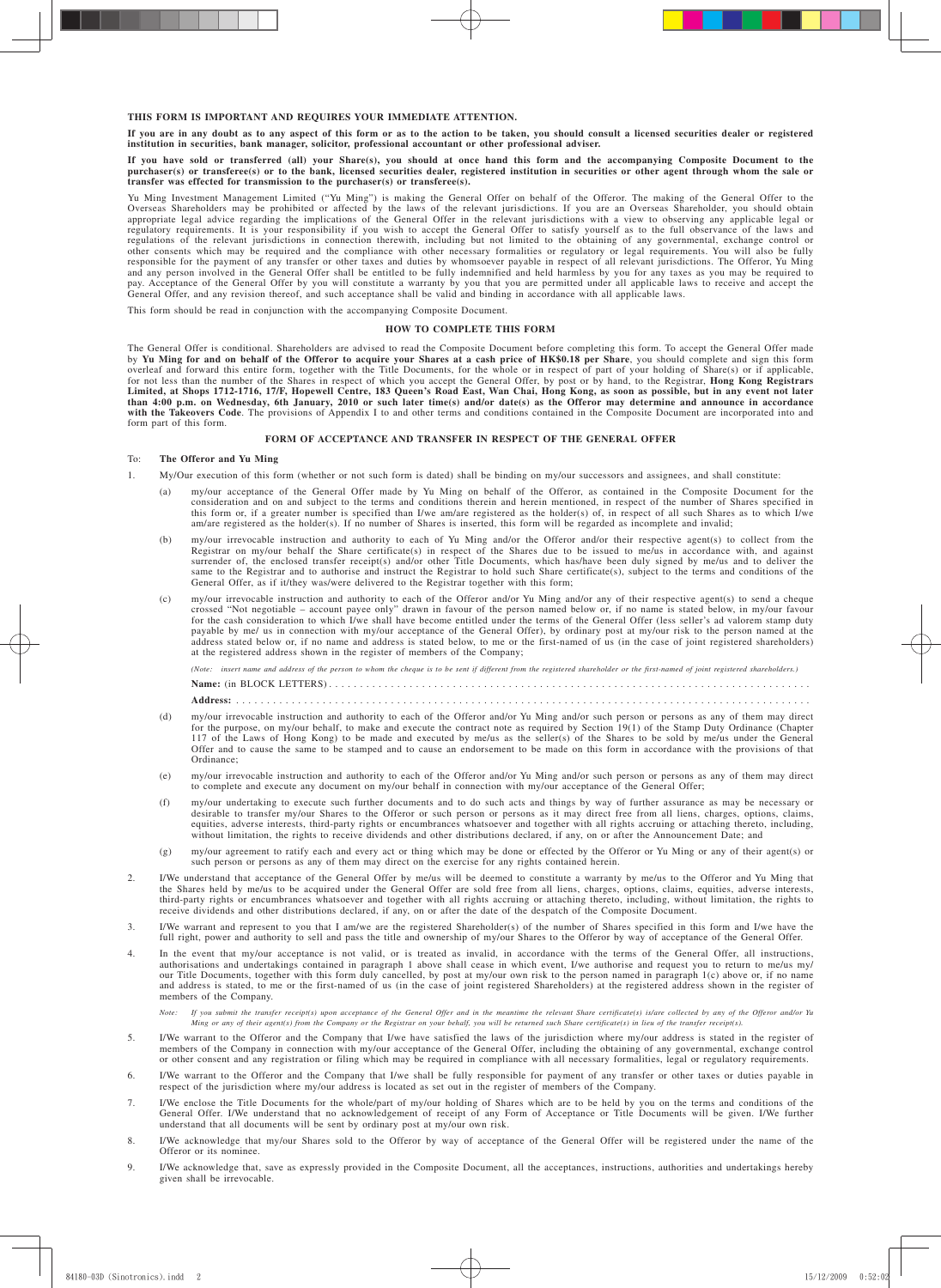### **本表格乃重要文件,請立即處理。**

#### **閣下如對本表格任何方面或應採取之行動有任何疑問,應諮詢持牌證券交易商或註冊證券機構、銀行經理、律師、專業會計師或其他專業顧問。**

### **閣下如已將名下之股份(全部)售出或轉讓,應立即將本表格連同隨附之綜合文件一併送交買主或承讓人,或經手買賣或轉讓之銀行、持牌證券交易 商、註冊證券機構或其他代理,以便轉交買主或承讓人。**

禹銘投資管理有限公司(「禹銘」)代表收購方提出全面收購建議。向海外股東提出全面收購建議或會受到有關司法權區之法例禁止或影響。倘 閣下 為海外股東, 閣下應就全面收購建議於有關司法權區之影響尋求適當法律意見,以遵守任何適用法律或監管規定。 閣下如欲接納全面收購建議, 須自行就此全面遵守有關司法權區之法例及規例,包括但不限於獲得任何所需之政府、外匯管制或其他方面之同意,並遵守其他所需手續或監管或法 律規定。 閣下亦須全面負責任何過戶或其他稅項及所有有關司法權區徵收而應付之稅款。收購方、禹銘及參與全面收購建議之任何人士有權就 閣 下可能需要繳付之任何税項獲全數賠償及毋須為此承擔任何責任。 閣下接納全面收購建議,即代表 閣下保證, 閣下根據一切適用法例獲准接獲 及接納全面收購建議及任何有關修訂,而此該納根據所有適用法例為有效及具約束力。

本表格應與綜合文件一併閱覽。

## **本表格填寫方法**

全面收購建議附帶條件。股東於填寫本表格前,務請先閱讀綜合文件。為接納**禹銘代表收購方按每股股份0.18港元之現金價格收購 閣下之股份**所 提出之全面收購建議,請填妥及簽署本表格背頁,並將整份表格,連同就 閣下所持全部或部分股份或(如適用)不少於 閣下接納全面收購建議之 股份數目之所有權文件,一併以郵寄或專人送交方式**盡快送抵**登記處**香港證券登記有限公司,地址為香港灣仔皇后大道東183號合和中心17樓1712 –**  1716號舖<sup>,</sup>惟無論如何不得遲於二零一零年一月六日 (星期三)ト午四時正<sup>,</sup>或收購方根據收購守則可能決定及公佈之較後時間及/或日期前送達登 **記處**。綜合文件附錄一之條文及所載其他條款及條件已載入及構成本表格之一部分。

## **全面收購建議之接納及過戶表格**

# 致: **收購方及禹銘**

- 1. 本人╱吾等一經簽立本表格(不論該表格是否已註明日期),本人╱吾等之承繼人及受讓人將受此約束,並構成:
	- (a) 本人╱吾等就本表格所註明數目之股份,按照及根據綜合文件及本表格所述之代價、條款及條件接納綜合文件所載由禹銘代表收購方 提出之全面收購建議,如填上之數目超過本人╱吾等以登記持有人名義持有者,則就本人╱吾等名下登記持有之全部股份接納全面收 購建議。如未有填寫股份數目,本表格將視為不完整及無效;
	- (b) 本人/吾等不可撤回地指示及授權禹銘及/或收購方及/或彼等各自任何代理,各自代表本人/吾等交回隨附經本人/吾等正式簽署 之過戶收據及/或其他所有權文件,憑此向登記處領取本人/吾等就股份應獲發之股票,並將有關股票送交登記處,以及授權及指示登 記處按照及根據全面收購建議之條款及條件持有該等股票,猶如該等股票已連同本表格一併交回登記處論;
	- (c) 本人╱吾等不可撤回地指示及授權收購方及╱或禹銘及╱或彼等各自任何代理,各自就本人╱吾等根據全面收購建議之條款應得之現 金代價 (扣除本人/吾等就接納全面收購建議應付之賣方從價印花税),以 | 不得轉讓- 只准入抬頭人賬戶 | 方式向下述人士,或如無 填上姓名則向本人╱吾等開出劃線支票,以平郵按以下地址寄予下述人士;如無填上姓名及地址,則按 貴公司之股東登記冊所示登記 地址,寄予本人或吾等當中排名首位者(如屬聯名登記股東),郵誤風險概由本人╱吾等自行承擔;

(附註: 如收取支票之人士並非登記股東或名列首位之聯名登記股東,則請在本欄填上該名人士之姓名及地址。)

**姓名**: (請用正楷埴寫)

**地址:** . . . . . . . . . . . . . . . . . . . . . . . . . . . . . . . . . . . . . . . . . . . . . . . . . . . . . . . . . . . . . . . . . . . . . . . . . . . . . . . . . . . . . . . . . . . . . . .

- (d) 本人╱吾等不可撤回地指示及授權收購方及╱或禹銘及╱或彼等其中一方可能就此指定之人士,代表本人╱吾等以根據全面收購建議 出售股份之賣方身分,訂立及簽署香港法例第117章印花稅條例第19(1) 條所規定須訂立及簽署之買賣單據,並根據該條例規定安排在本 表格加蓋印花及背書證明;
- (e) 本人╱吾等不可撤回地指示及授權收購方及╱或禹銘及╱或彼等其中一方可能指定之人士,各自代表本人╱吾等就本人╱吾等接納全 面收購建議填寫及簽立任何文件;
- (f) 本人╱吾等承諾於必需或適當時簽立其他文件並採取其他行動及事宜,以進一步確保本人╱吾等轉讓予收購方或其可能指定之該名 或該等人士之股份,乃免除一切留置權、抵押、選擇權、索償、衡平權、逆權、第三方權利或產權負擔,並連同就此產生或附帶之一切權 利,包括但不限於獲取公佈日期或之後所宣派之股息及其他分派(如有)之權利;及
- (g) 本人╱吾等同意追認收購方或禹銘或彼等任何代理或彼等任何一方可能指定之該名或該等人士,於行使本表格所載任何權利時所作出 或進行之任何行動或事宜。
- 2. 本人/吾等明白本人/吾等接納全面收購建議,將被視為本人/吾等向收購方及禹銘保證,本人/吾等所持將根據全面收購建議被收購之股 平八/ 日寸の口午八/ 日寸以前主向八神注戦 / 川政元海十八/ 日 J 中八研2 公門和佐監 イン/ 日 J 2143 K K A H K A 2 K A K A K A K A K A K A<br>份,於出售時不附帶一切留置權、抵押、選擇權、索償、衡平權、逆權、第三方權利或產權負擔,並連同就此產生或附帶之一切權利,包括但不限 於獲取綜合文件寄發日期或之後所宣派之股息及其他分派(如有)之權利。
- 3. 本人/吾等保證及向 閣下表明,本人/吾等為本表格指定股份數目之登記股東,而本人/吾等擁有全部權利、權力及權限,透過接納全面收 購建議之方式向收購方出售及轉讓本人╱吾等所持股份之所有權及擁有權。
- 4. 倘若根據全面收購建議之條款,本人/吾等之接納無效或被視作無效,則上文第1段所載一切指示、授權及承諾均告終止,在此情況下,本人/ 吾等授權並要求 閣下將本人/吾等之所有權文件,連同已正式註銷之本表格,按 貴公司股東登記冊所示登記地址,一併寄回名列上文第 1(c) 段之人士;如無填上姓名及地址,則寄回本人或吾等當中排名首位者(如屬聯名登記股東),郵誤風險概由本人╱吾等自行承擔。

附註: 倘 閣下已於接納全面收購建議時提交過戶收據,同時收購方及╱或禹銘或彼等任何代理已代表 閣下向本公司或登記處領取有關股票,則 閣下將獲發還 而 高 , 已於 及新主品 及海是歐,

- 5. 本人/吾等向收購方及 貴公司保證,本人/吾等已符合本人/吾等於 貴公司股東登記冊所列地址所處司法權區有關本人/吾等接納全面 收購建議之法例規定,包括取得任何政府、外匯管制或其他同意,以及遵循一切必需手續、法律或監管規定而可能須遵守之任何登記或存檔。
- 6. 本人╱吾等向收購方及 貴公司保證,本人╱吾等將就支付任何過戶或其他稅項或本人╱吾等於 貴公司股東登記冊所載地址之司法權區徵 收而應付之稅款承擔全部責任。
- 7. 本人╱吾等茲附上本人╱吾等所持全部╱部分股份之所有權文件,由 閣下按照全面收購建議之條款及條件予以保存。本人╱吾等明白將不 會就任何接納表格或所有權文件獲發收訖通知書。本人╱吾等亦明白所有文件將以平郵寄出,郵誤風險概由本人╱吾等自行承擔。
- 8. 本人╱吾等確認本人╱吾等以接納全面收購建議方式售予收購方之股份將以收購方或其代名人名義登記。
- 9. 本人╱吾等確認,除非綜合文件有明文規定,否則本表格作出之一切接納、指示、授權及承諾均不可撤回。